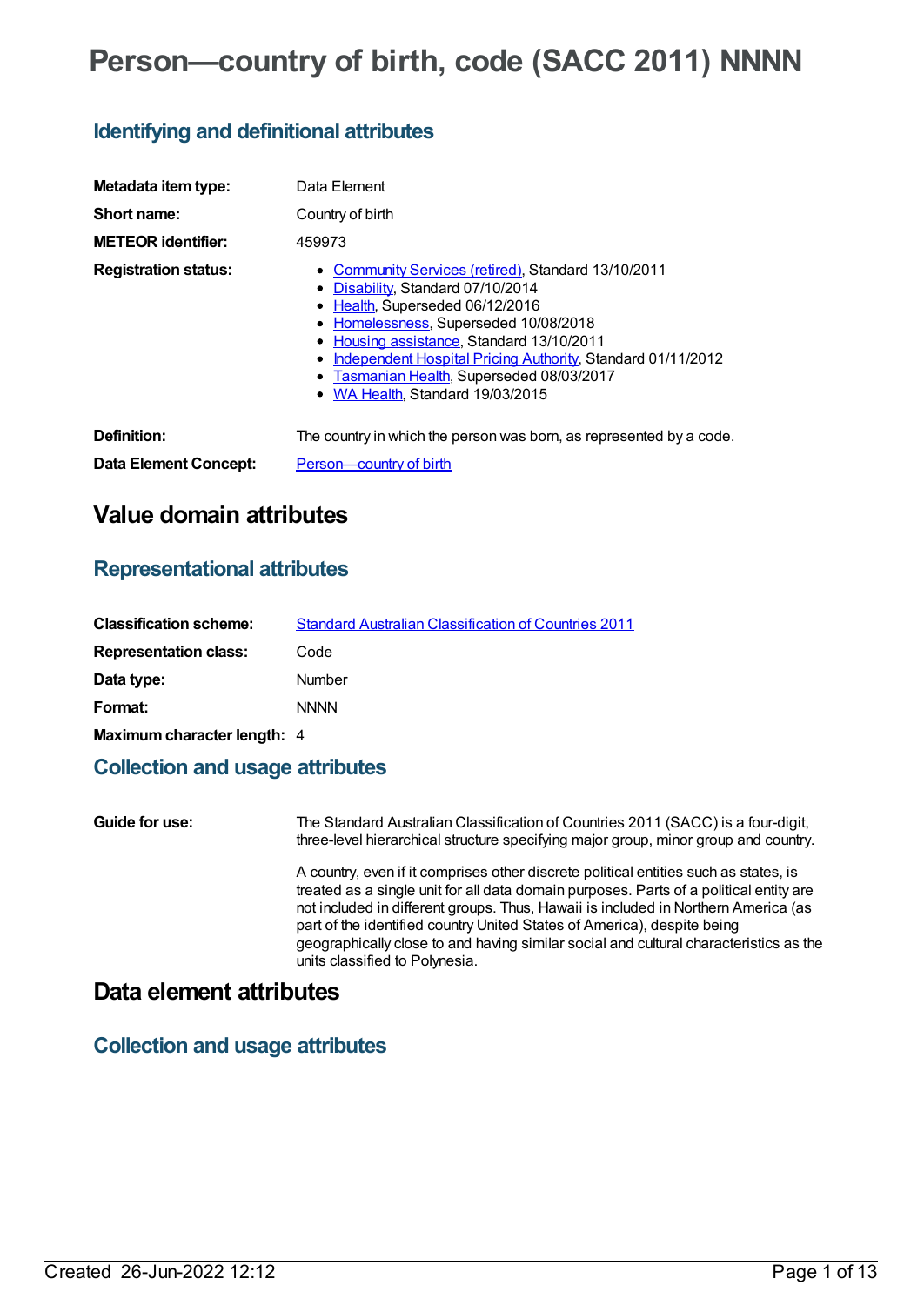| <b>Collection methods:</b>   | Some data collections ask respondents to specify their country of birth. In others, a<br>pre-determined set of countries is specified as part of the question, usually<br>accompanied by an 'other (please specify)' category.                                                                                                 |
|------------------------------|--------------------------------------------------------------------------------------------------------------------------------------------------------------------------------------------------------------------------------------------------------------------------------------------------------------------------------|
|                              | Recommended questions are:                                                                                                                                                                                                                                                                                                     |
|                              | In which country were you/was the person/was (name) born?                                                                                                                                                                                                                                                                      |
|                              | Australia                                                                                                                                                                                                                                                                                                                      |
|                              | Other (please specify)                                                                                                                                                                                                                                                                                                         |
|                              | Alternatively, a list of countries may be used based on, for example common<br>Census responses.                                                                                                                                                                                                                               |
|                              | In which country were you/was the person/was (name) born?                                                                                                                                                                                                                                                                      |
|                              | Australia                                                                                                                                                                                                                                                                                                                      |
|                              | England                                                                                                                                                                                                                                                                                                                        |
|                              | New Zealand                                                                                                                                                                                                                                                                                                                    |
|                              | Italy                                                                                                                                                                                                                                                                                                                          |
|                              | Vietnam                                                                                                                                                                                                                                                                                                                        |
|                              | India                                                                                                                                                                                                                                                                                                                          |
|                              | Scotland                                                                                                                                                                                                                                                                                                                       |
|                              | Philippines                                                                                                                                                                                                                                                                                                                    |
|                              | Greece                                                                                                                                                                                                                                                                                                                         |
|                              | Germany                                                                                                                                                                                                                                                                                                                        |
|                              | Other (please specify)                                                                                                                                                                                                                                                                                                         |
|                              | In either case coding of data should conform to the SACC.                                                                                                                                                                                                                                                                      |
|                              | Sometimes respondents are simply asked to specify whether they were born in<br>either 'English speaking' or 'non-English speaking' countries but this question is of<br>limited use and this method of collection is not recommended.                                                                                          |
| <b>Comments:</b>             | This metadata item is consistent with that used in the ABS collection methods and<br>is recommended for use whenever there is a requirement for comparison with ABS<br>data (last viewed 2/6/2008).                                                                                                                            |
| <b>Relational attributes</b> |                                                                                                                                                                                                                                                                                                                                |
| <b>Related metadata</b>      | Supersedes Person-country of birth, code (SACC 2008) NNNN                                                                                                                                                                                                                                                                      |
| references:                  | • Commonwealth Department of Health, Recorded 16/07/2015<br>• Community Services (retired), Superseded 13/10/2011<br>• Health, Superseded 22/11/2011<br>• Homelessness, Superseded 13/10/2011<br>• Housing assistance, Superseded 13/10/2011<br>• Independent Hospital Pricing Authority, Incomplete 22/08/2012                |
|                              | Has been superseded by Person-country of birth, code (SACC 2016) NNNN                                                                                                                                                                                                                                                          |
|                              | • ACT Health (retired), Candidate 19/07/2018<br>• Commonwealth Department of Social Services (retired), Standard<br>20/06/2018<br>• Disability, Standard 15/12/2017<br>• Health, Standard 06/12/2016<br>• Homelessness, Standard 10/08/2018<br>• Tasmanian Health, Standard 27/06/2017<br>• Youth Justice, Standard 15/02/2022 |
|                              |                                                                                                                                                                                                                                                                                                                                |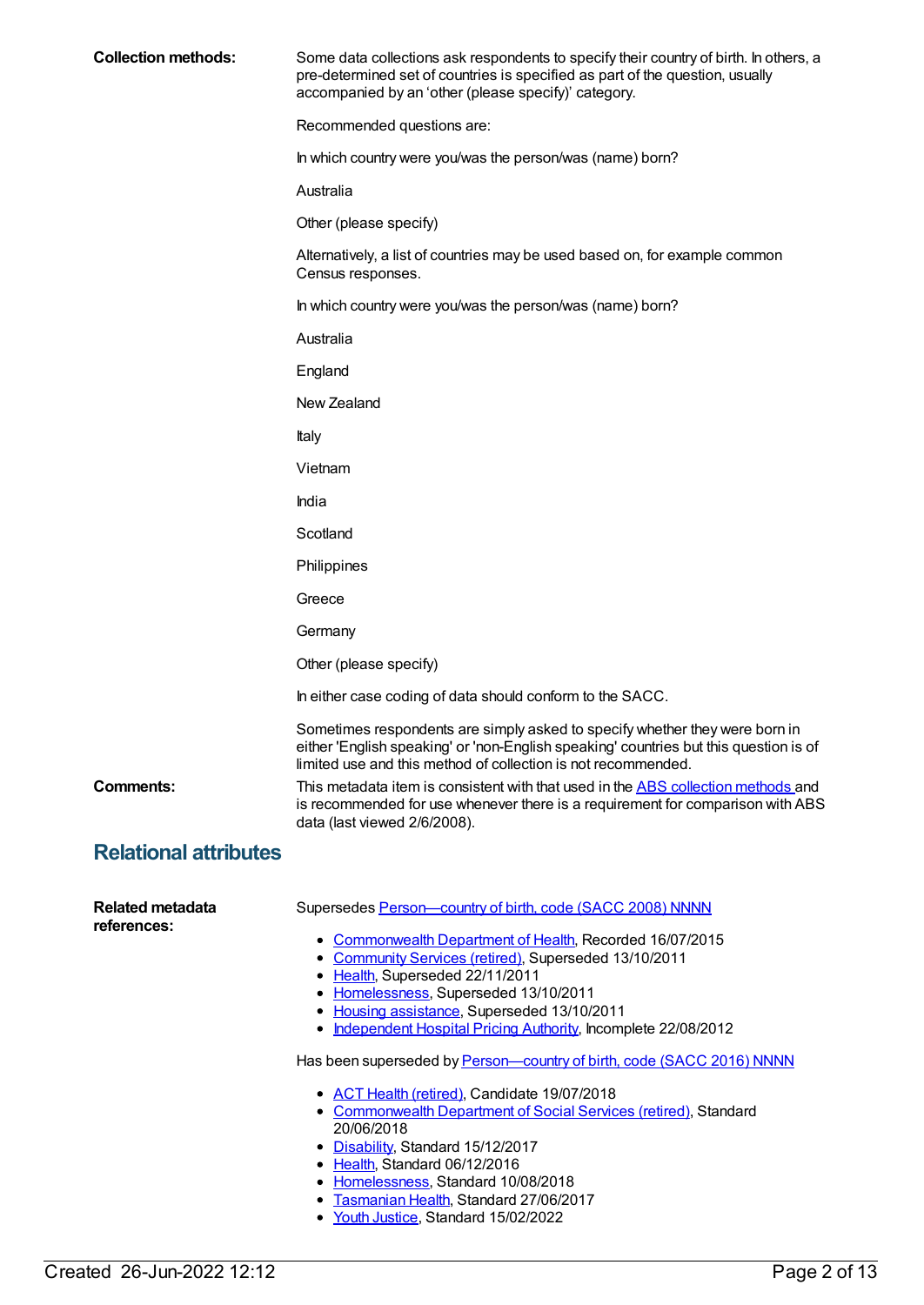*Implementation end date:* 30/06/2014

Activity based funding: Mental health care DSS [2016-17Independent](https://meteor.aihw.gov.au/RegistrationAuthority/3) Hospital Pricing Authority, Superseded 28/02/2017

*Implementation start date:* 01/07/2016

*Implementation end date:* 30/06/2017

Activity based funding: [Non-admitted](https://meteor.aihw.gov.au/content/497531) patient care DSS [2013-2014Independent](https://meteor.aihw.gov.au/RegistrationAuthority/3) Hospital Pricing Authority, Superseded 01/03/2013

*Implementation start date:* 01/07/2013

*Implementation end date:* 30/06/2014

Acute coronary [syndrome](https://meteor.aihw.gov.au/content/482119) (clinical) DS[SHealth](https://meteor.aihw.gov.au/RegistrationAuthority/12), Superseded 02/05/2013

Acute coronary [syndrome](https://meteor.aihw.gov.au/content/523140) (clinical) NBPDS 2013[-Health](https://meteor.aihw.gov.au/RegistrationAuthority/12), Standard 02/05/2013

*Implementation start date:* 01/07/2013

[Admitted](https://meteor.aihw.gov.au/content/466132) patient care NMDS 2012-13[Health](https://meteor.aihw.gov.au/RegistrationAuthority/12), Superseded 02/05/2013

*Implementation start date:* 01/07/2012

*Implementation end date:* 30/06/2013

[Admitted](https://meteor.aihw.gov.au/content/491555) patient care NMDS 2013-14[Health](https://meteor.aihw.gov.au/RegistrationAuthority/12), Superseded 11/04/2014

*Implementation start date:* 01/07/2013 *Implementation end date:* 30/06/2014

[Admitted](https://meteor.aihw.gov.au/content/535047) patient care NMDS 2014-15[Health](https://meteor.aihw.gov.au/RegistrationAuthority/12), Superseded 13/11/2014

*Implementation start date:* 01/07/2014 *Implementation end date:* 30/06/2015

[Admitted](https://meteor.aihw.gov.au/content/588909) patient care NMDS 2015-16[Health](https://meteor.aihw.gov.au/RegistrationAuthority/12), Superseded 10/11/2015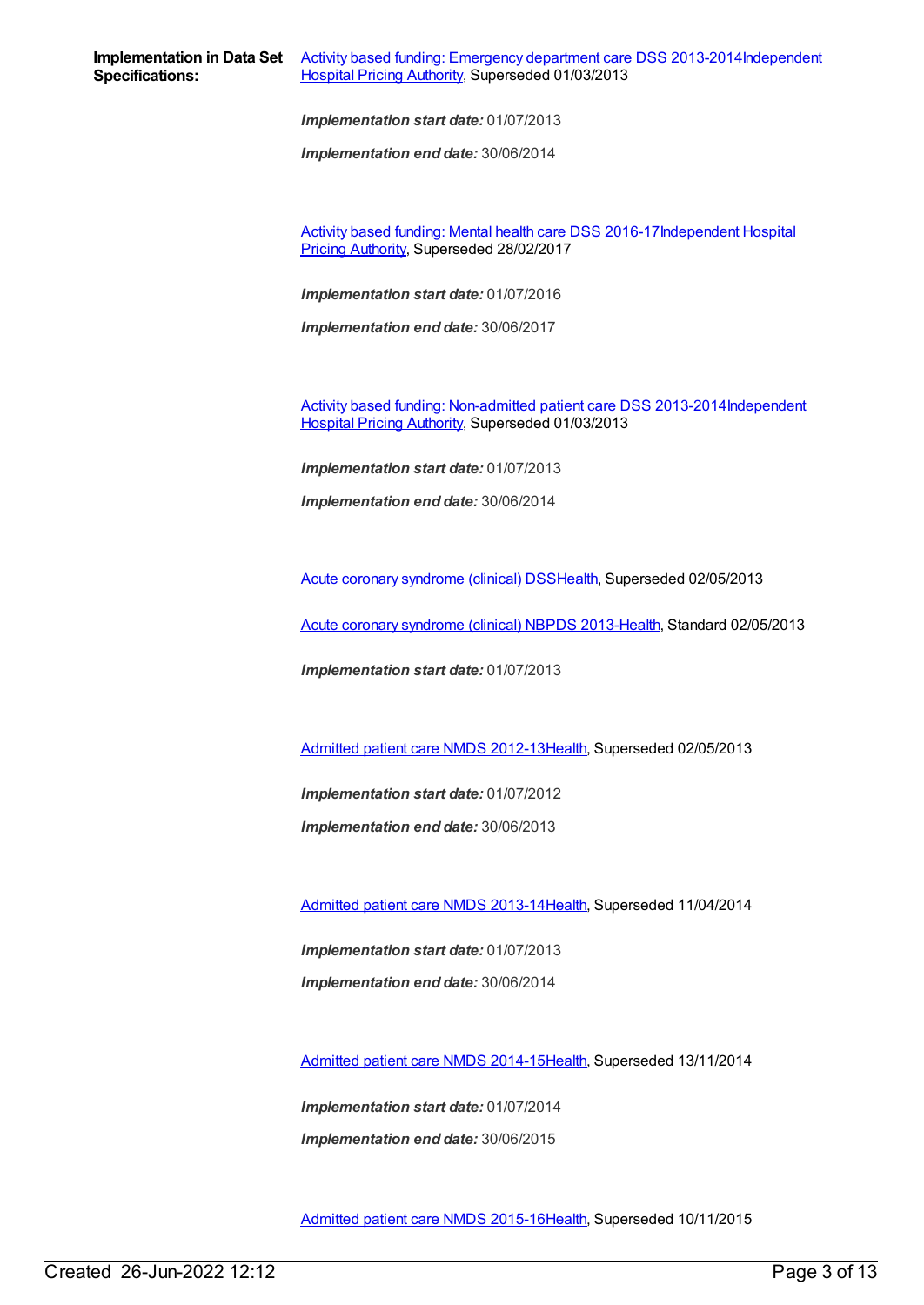*Implementation end date:* 30/06/2016

[Admitted](https://meteor.aihw.gov.au/content/612171) patient care NMDS 2016-17[Health](https://meteor.aihw.gov.au/RegistrationAuthority/12), Superseded 05/10/2016

*Implementation start date:* 01/07/2016

*Implementation end date:* 30/06/2017

[Admitted](https://meteor.aihw.gov.au/content/471383) patient mental health care NMDS 2012-13[Health](https://meteor.aihw.gov.au/RegistrationAuthority/12), Superseded 02/05/2013

*Implementation start date:* 01/07/2012

*Implementation end date:* 30/06/2013

[Admitted](https://meteor.aihw.gov.au/content/504646) patient mental health care NMDS 2013-14[Health](https://meteor.aihw.gov.au/RegistrationAuthority/12), Superseded 15/10/2014

*Implementation start date:* 01/07/2013

*Implementation end date:* 30/06/2014

[Admitted](https://meteor.aihw.gov.au/content/553164) patient mental health care NMDS 2014-15[Health](https://meteor.aihw.gov.au/RegistrationAuthority/12), Superseded 04/02/2015

*Implementation start date:* 01/07/2014

*Implementation end date:* 30/06/2015

[Admitted](https://meteor.aihw.gov.au/content/590510) patient mental health care NMDS 2015-16[Health](https://meteor.aihw.gov.au/RegistrationAuthority/12), Superseded 19/11/2015

*Implementation start date:* 01/07/2015

*Implementation end date:* 30/06/2016

[Admitted](https://meteor.aihw.gov.au/content/471819) patient palliative care NMDS 2012-13[Health](https://meteor.aihw.gov.au/RegistrationAuthority/12), Superseded 02/05/2013

*Implementation start date:* 01/07/2012

*Implementation end date:* 30/06/2013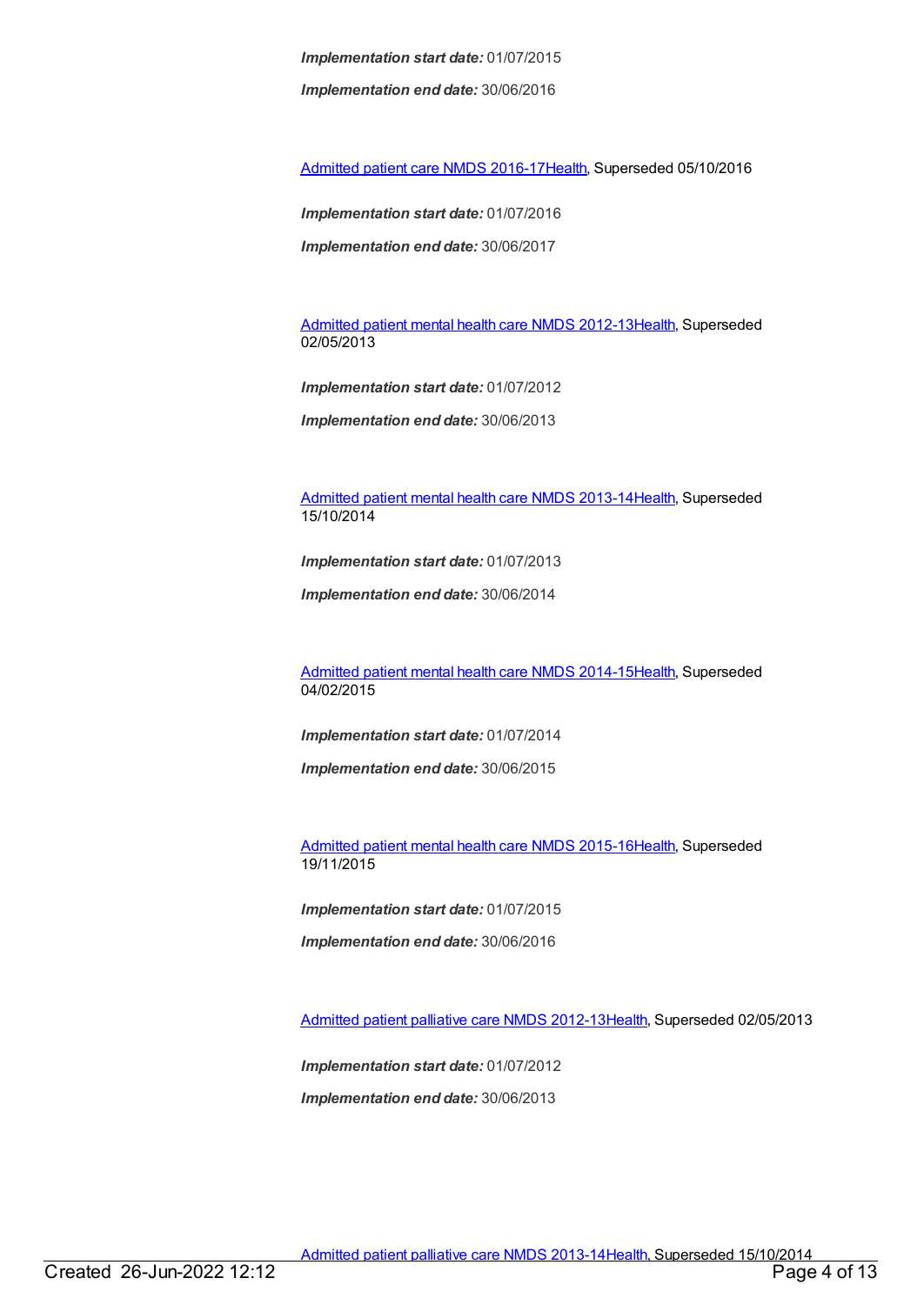*Implementation start date:* 01/07/2013 *Implementation end date:* 30/06/2014

[Admitted](https://meteor.aihw.gov.au/content/553212) patient palliative care NMDS 2014-15[Health](https://meteor.aihw.gov.au/RegistrationAuthority/12), Superseded 04/02/2015

*Implementation start date:* 01/07/2014 *Implementation end date:* 30/06/2015

[Admitted](https://meteor.aihw.gov.au/content/590512) patient palliative care NMDS 2015-16[Health](https://meteor.aihw.gov.au/RegistrationAuthority/12), Superseded 19/11/2015

*Implementation start date:* 01/07/2015 *Implementation end date:* 30/06/2016

Alcohol and other drug [treatment](https://meteor.aihw.gov.au/content/466861) services NMDS 2012-1[3Health](https://meteor.aihw.gov.au/RegistrationAuthority/12), Superseded 07/02/2013

*Implementation start date:* 01/07/2012

*Implementation end date:* 30/06/2013

Alcohol and other drug [treatment](https://meteor.aihw.gov.au/content/498901) services NMDS 2013-1[5Health](https://meteor.aihw.gov.au/RegistrationAuthority/12), Superseded 13/11/2014

*Implementation start date:* 01/07/2013

*Implementation end date:* 30/06/2015

Alcohol and other drug [treatment](https://meteor.aihw.gov.au/content/583090) services NMDS 2015-1[8Health](https://meteor.aihw.gov.au/RegistrationAuthority/12), Superseded 06/09/2018

*Implementation start date:* 01/07/2015

*Implementation end date:* 30/06/2018

[Cardiovascular](https://meteor.aihw.gov.au/content/470731) disease (clinical) NBPD[SHealth](https://meteor.aihw.gov.au/RegistrationAuthority/12), Superseded 17/10/2018

[Community](https://meteor.aihw.gov.au/content/468200) mental health care NMDS 2012-1[3Health](https://meteor.aihw.gov.au/RegistrationAuthority/12), Superseded 07/02/2013

*Implementation start date:* 01/07/2012

*Implementation end date:* 30/06/2013

[Community](https://meteor.aihw.gov.au/content/493658) mental health care NMDS 2013-1[4Health](https://meteor.aihw.gov.au/RegistrationAuthority/12), Superseded 07/03/2014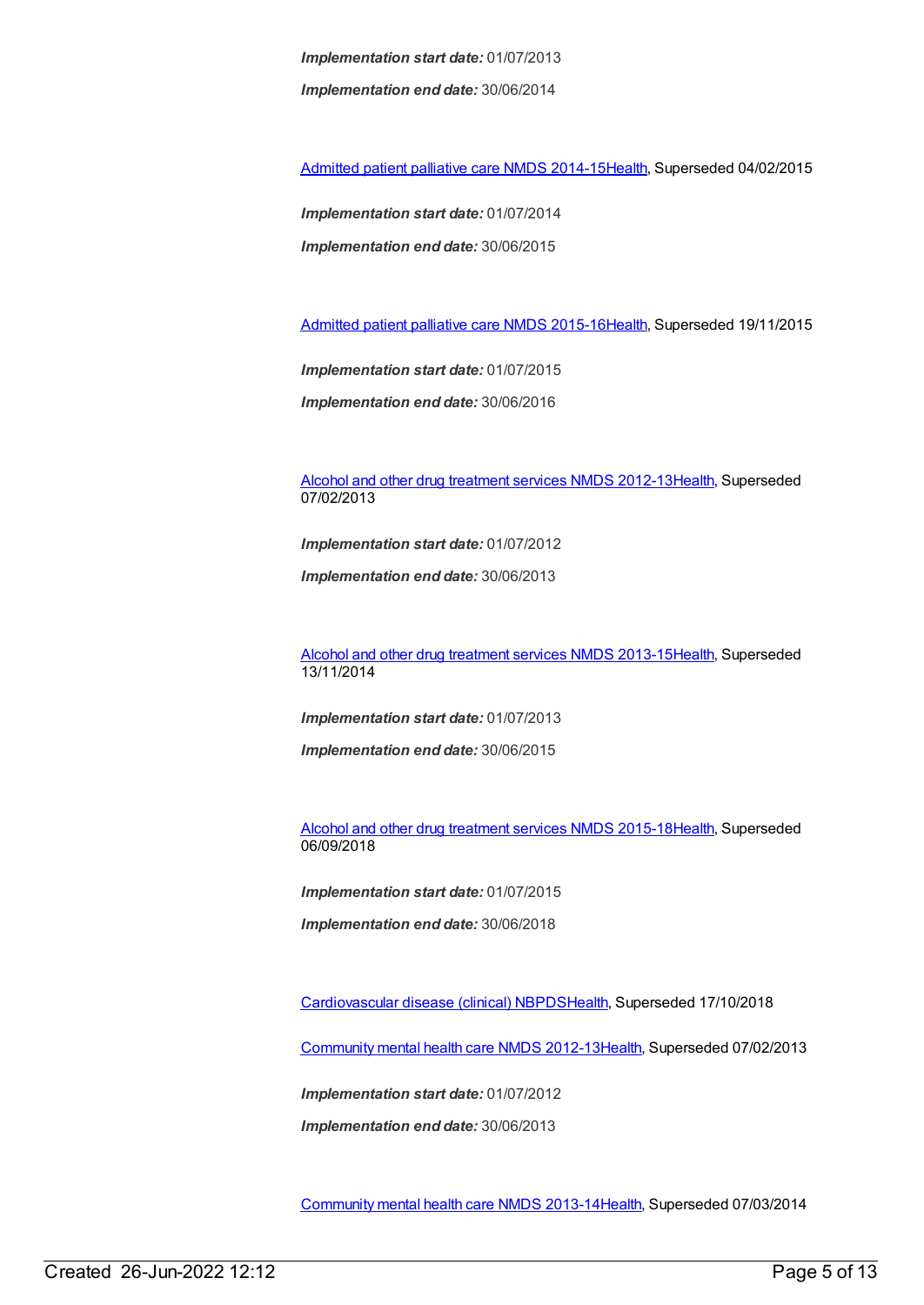*Implementation start date:* 01/07/2013 *Implementation end date:* 30/06/2014

[Community](https://meteor.aihw.gov.au/content/549878) mental health care NMDS 2014-1[5Health](https://meteor.aihw.gov.au/RegistrationAuthority/12), Superseded 13/11/2014

*Implementation start date:* 01/07/2014 *Implementation end date:* 30/06/2015

[Community](https://meteor.aihw.gov.au/content/565694) mental health care NMDS 2015-1[6Health](https://meteor.aihw.gov.au/RegistrationAuthority/12), Superseded 04/09/2015

*Implementation start date:* 01/07/2015

*Implementation end date:* 30/06/2016

[Community](https://meteor.aihw.gov.au/content/608534) mental health care NMDS 2016-1[7Health](https://meteor.aihw.gov.au/RegistrationAuthority/12), Superseded 17/08/2017

*Implementation start date:* 01/07/2016

*Implementation end date:* 30/06/2017

Cultural and [language](https://meteor.aihw.gov.au/content/491352) diversity cluste[rCommunity](https://meteor.aihw.gov.au/RegistrationAuthority/1) Services (retired), Standard 10/04/2013 [Disability](https://meteor.aihw.gov.au/RegistrationAuthority/16), Standard 13/08/2015

*DSS specific information:*

This data element should be reported for the individual and may also extend to the country of birth of their mother and father.

[Disability](https://meteor.aihw.gov.au/content/461640) Services NMDS 2012-14[Community](https://meteor.aihw.gov.au/RegistrationAuthority/1) Services (retired), Standard 13/03/2013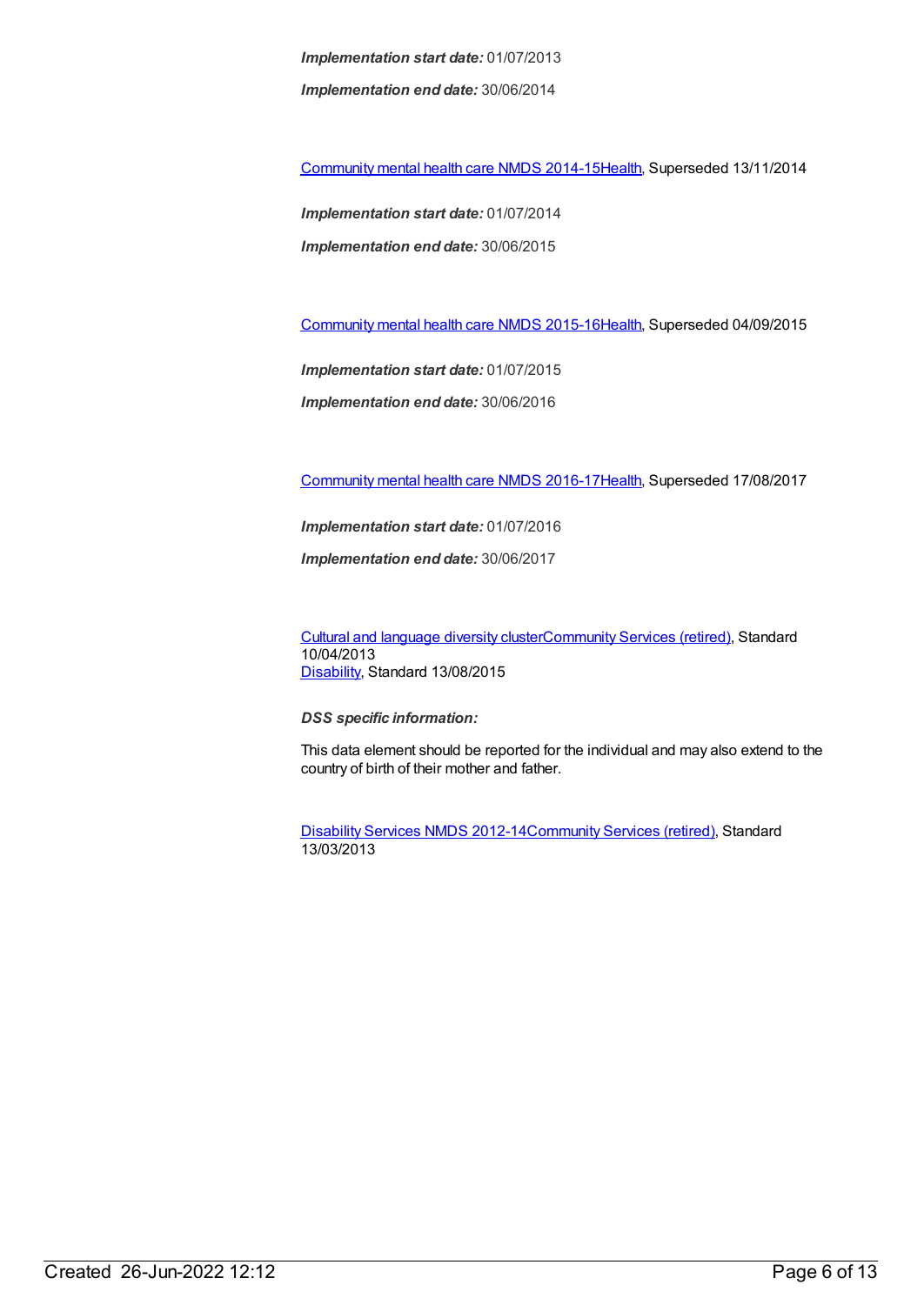*Implementation end date:* 30/06/2014

*DSS specific information:*

For the DS NMDS, the 10 most frequently reported countries of birth are listed on data collection forms to simplify data collection and minimise coding load on [service](file:///content/501973) type outlets and funding departments. Where the country of birth is known but is not specified in the classification below, (i.e., is 'other country'), funded agencies should specify it on primary data collection forms. These will then be coded by funding departments to the appropriate SACC code.

### [Disability](https://meteor.aihw.gov.au/content/569749) Services NMDS 2014-15[Community](https://meteor.aihw.gov.au/RegistrationAuthority/1) Services (retired), Incomplete 23/04/2014 [Disability](https://meteor.aihw.gov.au/RegistrationAuthority/16), Superseded 29/02/2016

*Implementation start date:* 01/07/2014

*Implementation end date:* 30/06/2015

*DSS specific information:*

For the Disability Services Minimum Data Set (DS NMDS), the 10 most frequently reported countries of birth are listed on data collection forms to simplify data collection and minimise coding load on [service](file:///content/501973) type outlets and funding departments. Where the country of birth is known but is not specified in the classification below, (i.e., is 'other country'), funded agencies should specify it on primary data collection forms. These will then be coded by funding departments to the appropriate Standard Australian Classification of Countries (SACC) code.

[Disability](https://meteor.aihw.gov.au/content/617391) Services NMDS 2015–1[6Disability](https://meteor.aihw.gov.au/RegistrationAuthority/16), Superseded 28/09/2016

*Implementation start date:* 01/07/2015

*Implementation end date:* 30/06/2016

*DSS specific information:*

In the Disability Services Minimum Data Set (DS NMDS), the 10 most frequently reported countries of birth are listed on data collection forms to simplify data collection and minimise coding load on **[service](https://meteor.aihw.gov.au/content/501973) type outlets** and funding departments. Where the country of birth is known but is not specified in the classification below, (i.e., is 'other country'), **funded [agencies](https://meteor.aihw.gov.au/content/386548)** should specify it on primary data collection forms. These will then be coded by funding departments to the appropriate Standard Australian Classification of Countries (SACC) code.

[Disability](https://meteor.aihw.gov.au/content/637867) Services NMDS 2016–1[7Disability](https://meteor.aihw.gov.au/RegistrationAuthority/16), Superseded 15/12/2017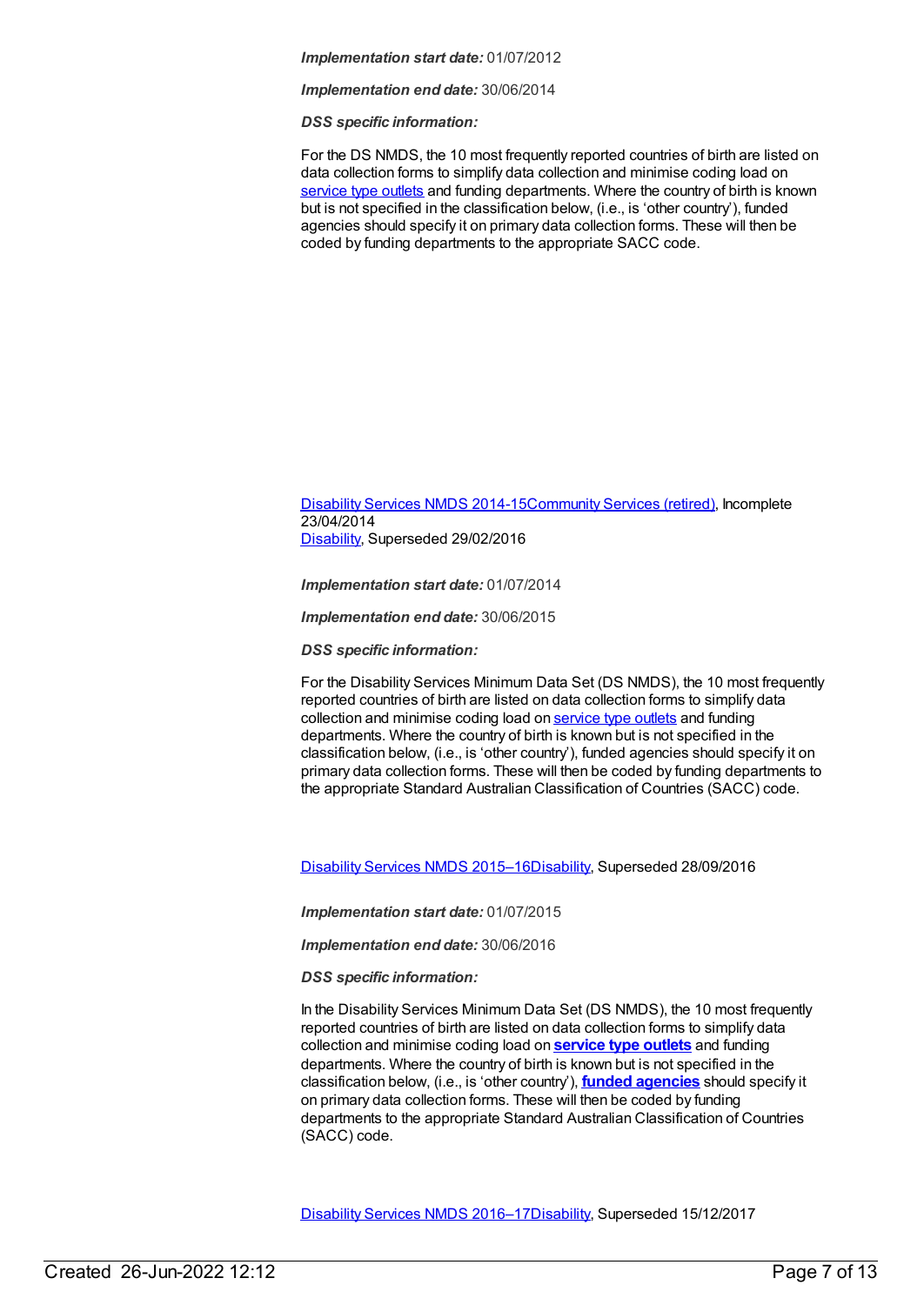*Implementation end date:* 30/06/2017

*DSS specific information:*

In the Disability Services National Minimum Data Set (DS NMDS), the 10 most frequently reported countries of birth are listed on data collection forms to simplify data collection and minimise coding load on **[service](https://meteor.aihw.gov.au/content/501973) type outlets** and funding departments. Where the country of birth is known but is not specified in the classification below, (i.e., is 'other country'), **funded [agencies](https://meteor.aihw.gov.au/content/386548)** should specify it on primary data collection forms. These will then be coded by funding departments to the appropriate Standard Australian Classification of Countries (SACC) code.

[Emergency](https://meteor.aihw.gov.au/content/496522) department care activity based funding DSS [2012-2013Independent](https://meteor.aihw.gov.au/RegistrationAuthority/3) Hospital Pricing Authority, Superseded 31/10/2012

*Implementation start date:* 01/07/2012

*Implementation end date:* 30/06/2013

Juvenile Justice DSS [2012–15](https://meteor.aihw.gov.au/content/467982)[Community](https://meteor.aihw.gov.au/RegistrationAuthority/1) Services (retired), Not progressed 14/06/2013 Youth [Justice](https://meteor.aihw.gov.au/RegistrationAuthority/4), Recorded 23/05/2022

*Implementation start date:* 01/07/2012

*DSS specific information:*

This item is collected as part of the JJ NMDS Client file cluster.

Juvenile Justice DSS [2015–16](https://meteor.aihw.gov.au/content/758590)Youth [Justice](https://meteor.aihw.gov.au/RegistrationAuthority/4), Recorded 23/05/2022

*Implementation start date:* 01/07/2015

*Implementation end date:* 30/06/2016

*DSS specific information:*

This data element is optional within the JJ DSS. If collected, the data is to be associated with the data in the [Juvenile](file:///content/513199) Justice Client file cluster.

[Non-admitted](https://meteor.aihw.gov.au/content/453284) patient activity based funding DSS [2012-2013Independent](https://meteor.aihw.gov.au/RegistrationAuthority/3) Hospital Pricing Authority, Superseded 30/10/2012

*Implementation start date:* 01/07/2012

*Implementation end date:* 30/06/2013

[Non-admitted](https://meteor.aihw.gov.au/content/471846) patient DSS 2012-1[3Health](https://meteor.aihw.gov.au/RegistrationAuthority/12), Superseded 02/05/2013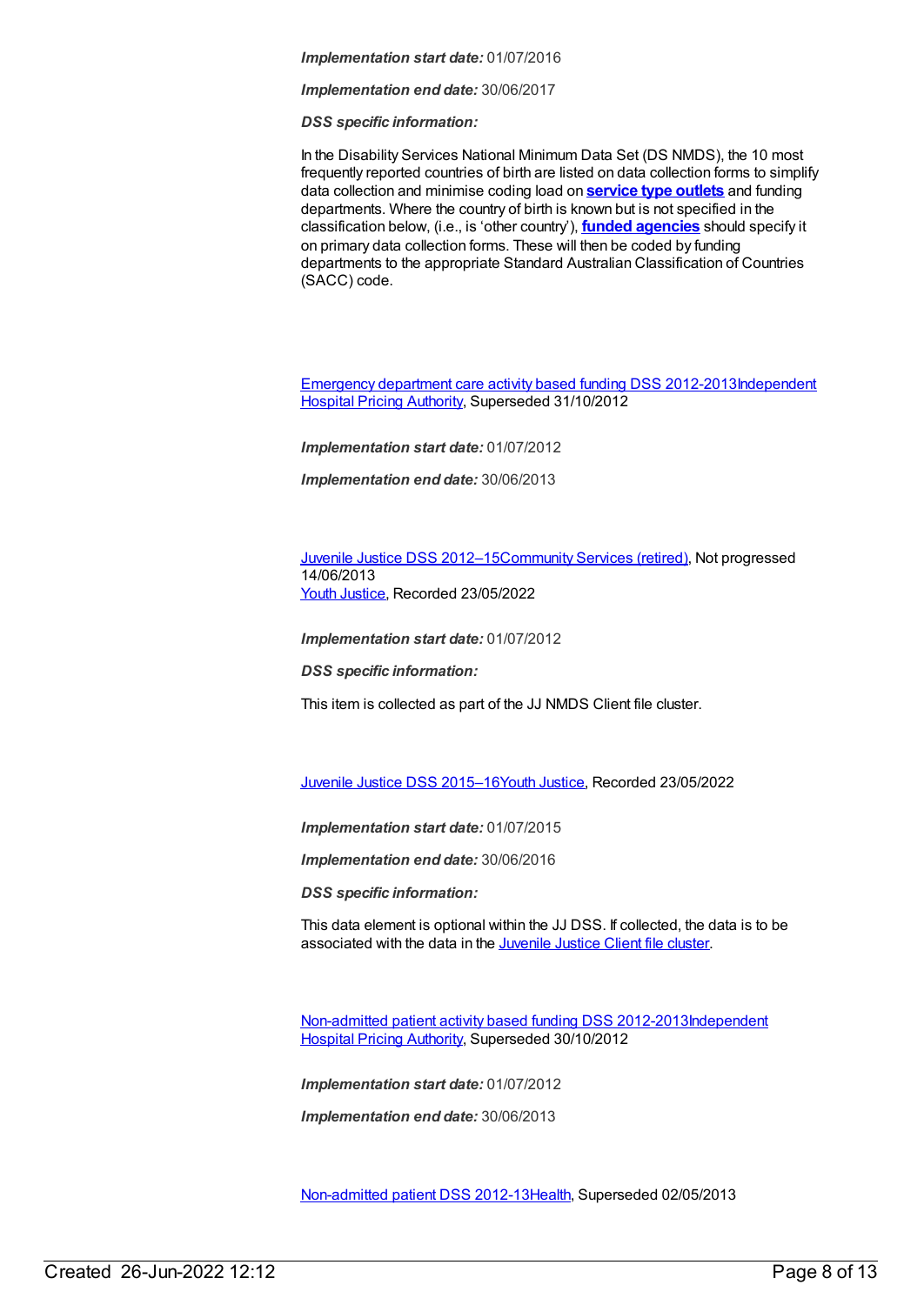*Implementation start date:* 01/07/2012 *Implementation end date:* 30/06/2013

[Non-admitted](https://meteor.aihw.gov.au/content/509071) patient DSS 2013-1[4Health](https://meteor.aihw.gov.au/RegistrationAuthority/12), Superseded 07/03/2014

*Implementation start date:* 01/07/2013 *Implementation end date:* 30/06/2014

[Non-admitted](https://meteor.aihw.gov.au/content/548176) patient DSS 2014-1[5Health](https://meteor.aihw.gov.au/RegistrationAuthority/12), Superseded 13/11/2014

*Implementation start date:* 01/07/2014

*Implementation end date:* 30/06/2015

[Non-admitted](https://meteor.aihw.gov.au/content/584108) patient DSS 2015-1[6Health](https://meteor.aihw.gov.au/RegistrationAuthority/12), Superseded 19/11/2015

*Implementation start date:* 01/07/2015

*Implementation end date:* 30/06/2016

[Non-admitted](https://meteor.aihw.gov.au/content/567462) patient emergency department care DSS 2014-1[5Health](https://meteor.aihw.gov.au/RegistrationAuthority/12), Superseded 04/02/2015

*Implementation start date:* 01/07/2014

*Implementation end date:* 30/06/2015

[Non-admitted](https://meteor.aihw.gov.au/content/590675) patient emergency department care DSS 2015-1[6Health](https://meteor.aihw.gov.au/RegistrationAuthority/12), Superseded 02/12/2015

*Implementation start date:* 01/07/2015

*Implementation end date:* 30/06/2016

[Non-admitted](https://meteor.aihw.gov.au/content/617933) patient emergency department care NBEDS 2016-1[7Health](https://meteor.aihw.gov.au/RegistrationAuthority/12), Superseded 05/10/2016

*Implementation start date:* 01/07/2016

*Implementation end date:* 30/06/2017

[Non-admitted](https://meteor.aihw.gov.au/content/474371) patient emergency department care NMDS 2012-13[Health](https://meteor.aihw.gov.au/RegistrationAuthority/12), Superseded 07/02/2013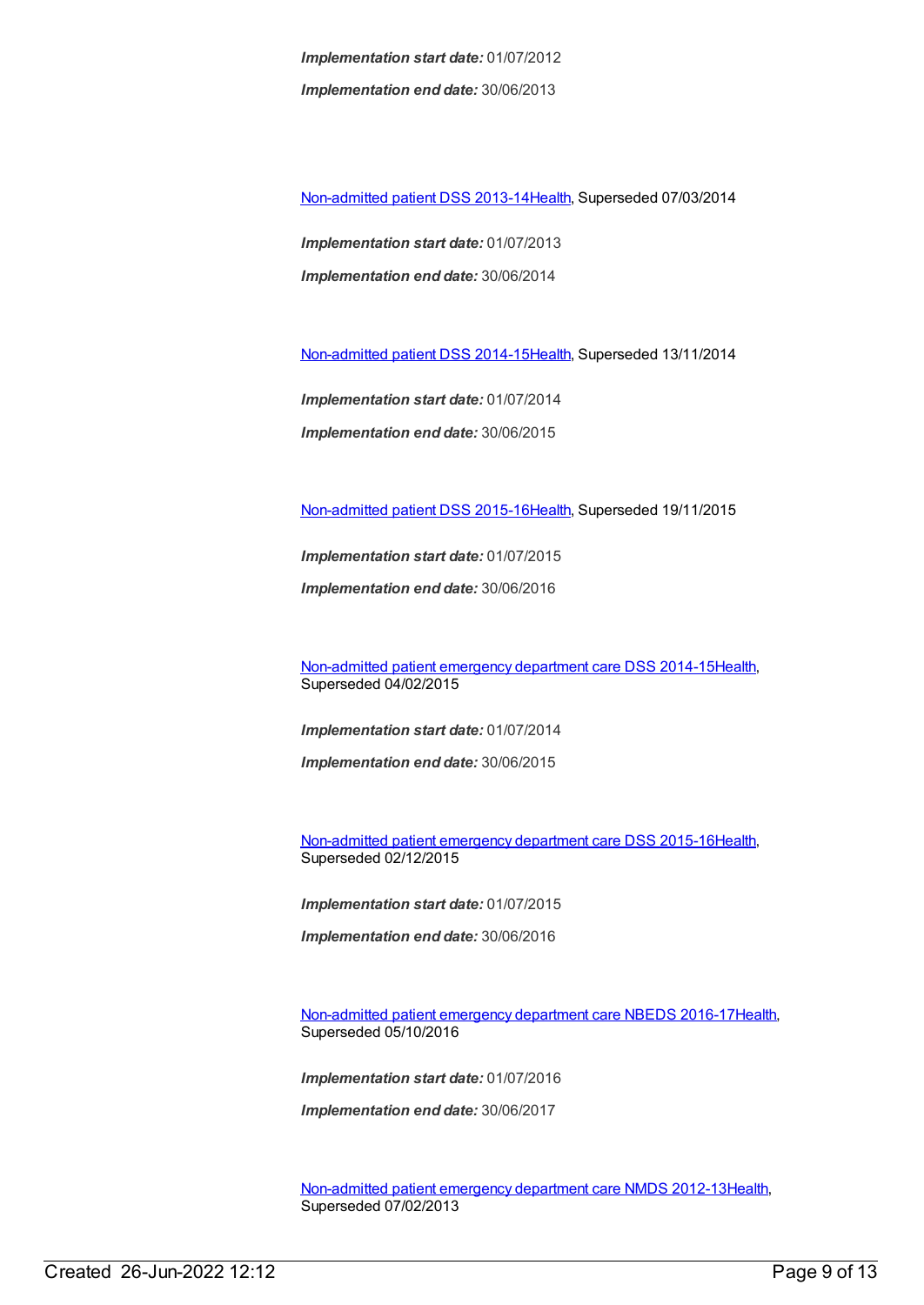*Implementation end date:* 30/06/2013

[Non-admitted](https://meteor.aihw.gov.au/content/509116) patient emergency department care NMDS 2013-14[Health](https://meteor.aihw.gov.au/RegistrationAuthority/12), Superseded 11/04/2014

*Implementation start date:* 01/07/2013

*Implementation end date:* 30/06/2014

[Non-admitted](https://meteor.aihw.gov.au/content/566909) patient emergency department care NMDS 2014-15[Health](https://meteor.aihw.gov.au/RegistrationAuthority/12), Superseded 13/11/2014

*Implementation start date:* 01/07/2014

*Implementation end date:* 30/06/2015

[Non-admitted](https://meteor.aihw.gov.au/content/588932) patient emergency department care NMDS 2015-16[Health](https://meteor.aihw.gov.au/RegistrationAuthority/12), Superseded 19/11/2015

*Implementation start date:* 01/07/2015

*Implementation end date:* 30/06/2016

[Non-admitted](https://meteor.aihw.gov.au/content/612346) patient emergency department care NMDS 2016-17[Health](https://meteor.aihw.gov.au/RegistrationAuthority/12), Superseded 05/10/2016

*Implementation start date:* 01/07/2016

*Implementation end date:* 30/06/2017

[Non-admitted](https://meteor.aihw.gov.au/content/612297) patient NBEDS 2016-17[Health](https://meteor.aihw.gov.au/RegistrationAuthority/12), Superseded 05/10/2016

*Implementation start date:* 01/07/2016

*Implementation end date:* 30/06/2017

[Perinatal](https://meteor.aihw.gov.au/content/461787) NMDS 2012-1[3Health](https://meteor.aihw.gov.au/RegistrationAuthority/12), Superseded 07/02/2013

*Implementation start date:* 01/07/2012 *Implementation end date:* 30/06/2013

[Perinatal](https://meteor.aihw.gov.au/content/489433) NMDS 2013-1[4Health](https://meteor.aihw.gov.au/RegistrationAuthority/12), Superseded 07/03/2014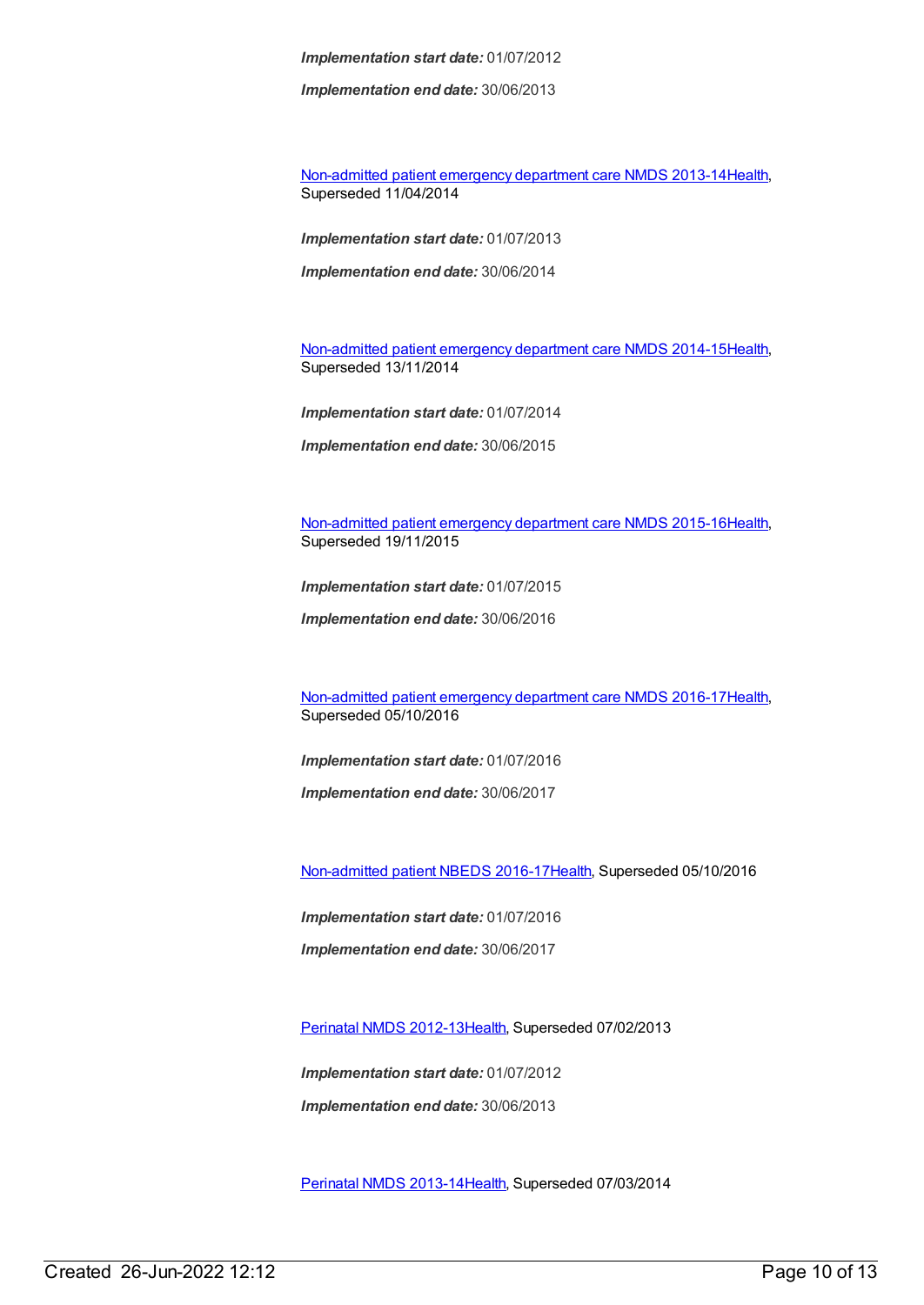*Implementation start date:* 01/07/2013 *Implementation end date:* 30/06/2014

Person details data [dictionary](https://meteor.aihw.gov.au/content/430772)[Community](https://meteor.aihw.gov.au/RegistrationAuthority/1) Services (retired), Standard 06/02/2012 [Disability](https://meteor.aihw.gov.au/RegistrationAuthority/16), Standard 13/08/2015

Prison [dischargee](https://meteor.aihw.gov.au/content/482303) DS[SHealth](https://meteor.aihw.gov.au/RegistrationAuthority/12), Superseded 28/04/2016

Public dental waiting times DSS [2012-13](https://meteor.aihw.gov.au/content/424019)[Health](https://meteor.aihw.gov.au/RegistrationAuthority/12), Superseded 09/11/2012

*Implementation start date:* 01/07/2012 *Implementation end date:* 30/06/2013

[Residential](https://meteor.aihw.gov.au/content/468206) mental health care NMDS 2012-1[3Health](https://meteor.aihw.gov.au/RegistrationAuthority/12), Superseded 06/09/2013

*Implementation start date:* 01/07/2012 *Implementation end date:* 30/06/2013

[Residential](https://meteor.aihw.gov.au/content/539453) mental health care NMDS 2013-1[4Health](https://meteor.aihw.gov.au/RegistrationAuthority/12), Superseded 07/03/2014

*Implementation start date:* 01/07/2013

*Implementation end date:* 30/06/2014

[Residential](https://meteor.aihw.gov.au/content/525052) mental health care NMDS 2014-1[5Health](https://meteor.aihw.gov.au/RegistrationAuthority/12), Superseded 13/11/2014

*Implementation start date:* 01/07/2014 *Implementation end date:* 30/06/2015

[Residential](https://meteor.aihw.gov.au/content/565678) mental health care NMDS 2015-1[6Health](https://meteor.aihw.gov.au/RegistrationAuthority/12), Superseded 04/09/2015

*Implementation start date:* 01/07/2015 *Implementation end date:* 30/06/2016

[Residential](https://meteor.aihw.gov.au/content/608539) mental health care NMDS 2016-1[7Health](https://meteor.aihw.gov.au/RegistrationAuthority/12), Superseded 17/08/2017

*Implementation start date:* 01/07/2016 *Implementation end date:* 30/06/2017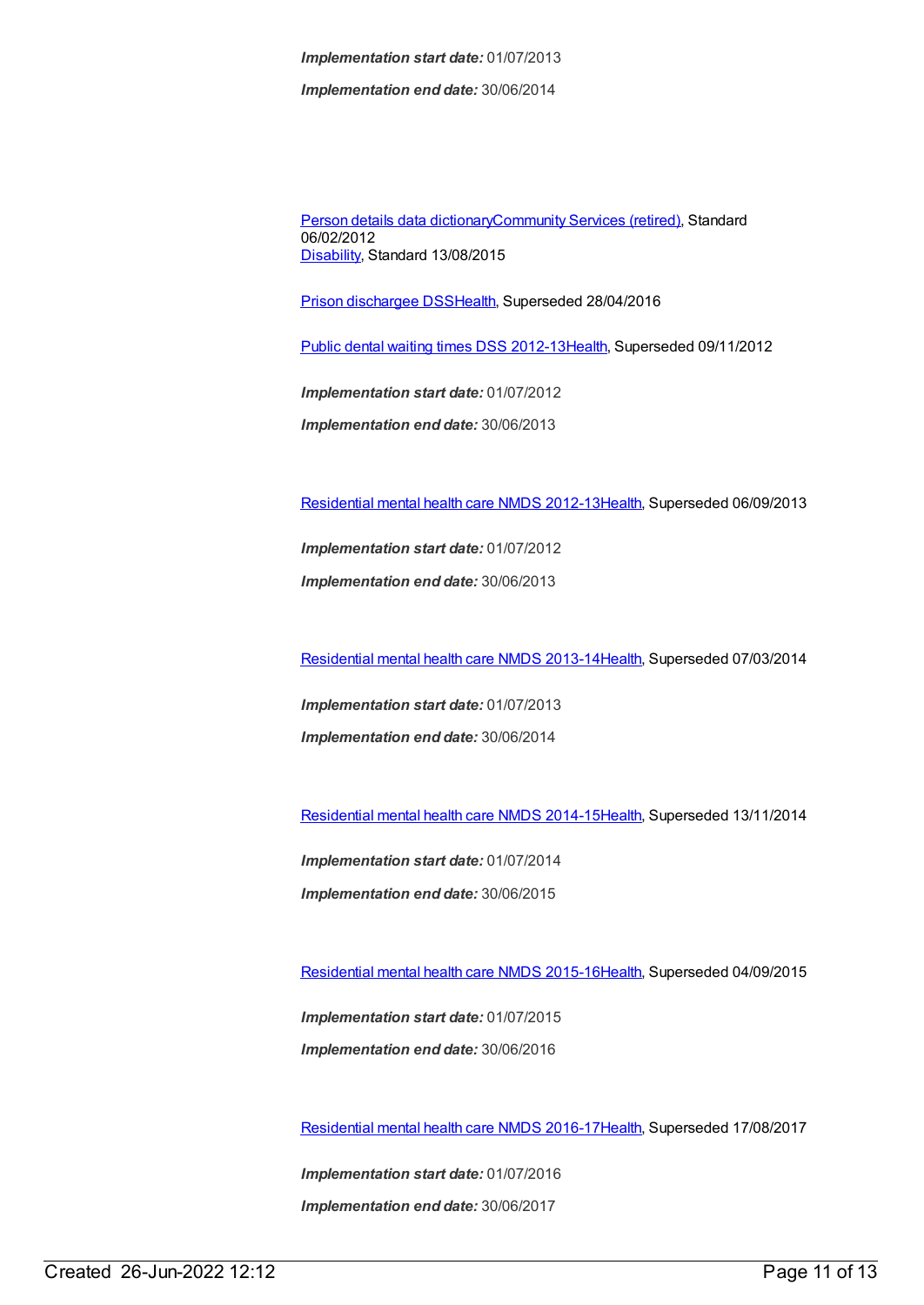### Specialist [Homelessness](https://meteor.aihw.gov.au/content/508954) Services NMDS 2012-1[3Homelessness](https://meteor.aihw.gov.au/RegistrationAuthority/14), Superseded 01/05/2013 Housing [assistance](https://meteor.aihw.gov.au/RegistrationAuthority/11), Superseded 01/05/2013

*Implementation start date:* 01/07/2012

*Implementation end date:* 30/06/2013

Specialist [Homelessness](https://meteor.aihw.gov.au/content/505626) Services NMDS 2013-1[4Homelessness](https://meteor.aihw.gov.au/RegistrationAuthority/14), Superseded 26/08/2014 Housing [assistance](https://meteor.aihw.gov.au/RegistrationAuthority/11), Superseded 26/08/2014

*Implementation start date:* 01/07/2013

*Implementation end date:* 30/06/2014

*Conditional obligation:*

In the Specialist Homelessness Services NMDS, this data element is collected at the date of presentation.

This data element is conditional on the client providing consent to release their personal data to the AIHW. The data element *Client—consent obtained indicator, yes/no code N*, must receive a response of Yes (CODE 1).

Specialist [Homelessness](https://meteor.aihw.gov.au/content/581255) Services NMDS 2014-1[5Homelessness](https://meteor.aihw.gov.au/RegistrationAuthority/14), Superseded 24/11/2016 Housing [assistance](https://meteor.aihw.gov.au/RegistrationAuthority/11), Superseded 24/11/2016

*Implementation start date:* 01/07/2014

*Implementation end date:* 30/06/2015

*Conditional obligation:*

In the Specialist Homelessness Services NMDS, this data element is collected at the date of presentation.

This data element is conditional on the client providing consent to release their personal data to the AIHW. The data element *Client—consent obtained indicator, yes/no code N*, must receive a response of Yes (CODE 1).

Specialist [Homelessness](https://meteor.aihw.gov.au/content/658005) Services NMDS 2015-1[7Homelessness](https://meteor.aihw.gov.au/RegistrationAuthority/14), Superseded 24/11/2016

*Implementation start date:* 01/07/2015

*Implementation end date:* 30/06/2017

*Conditional obligation:*

In the Specialist Homelessness Services NMDS, this data element is collected at the date of presentation.

This data element is conditional on the client providing consent to release their personal data to the AIHW. The data element *Client—consent obtained indicator, yes/no code N*, must receive a response of Yes (CODE 1).